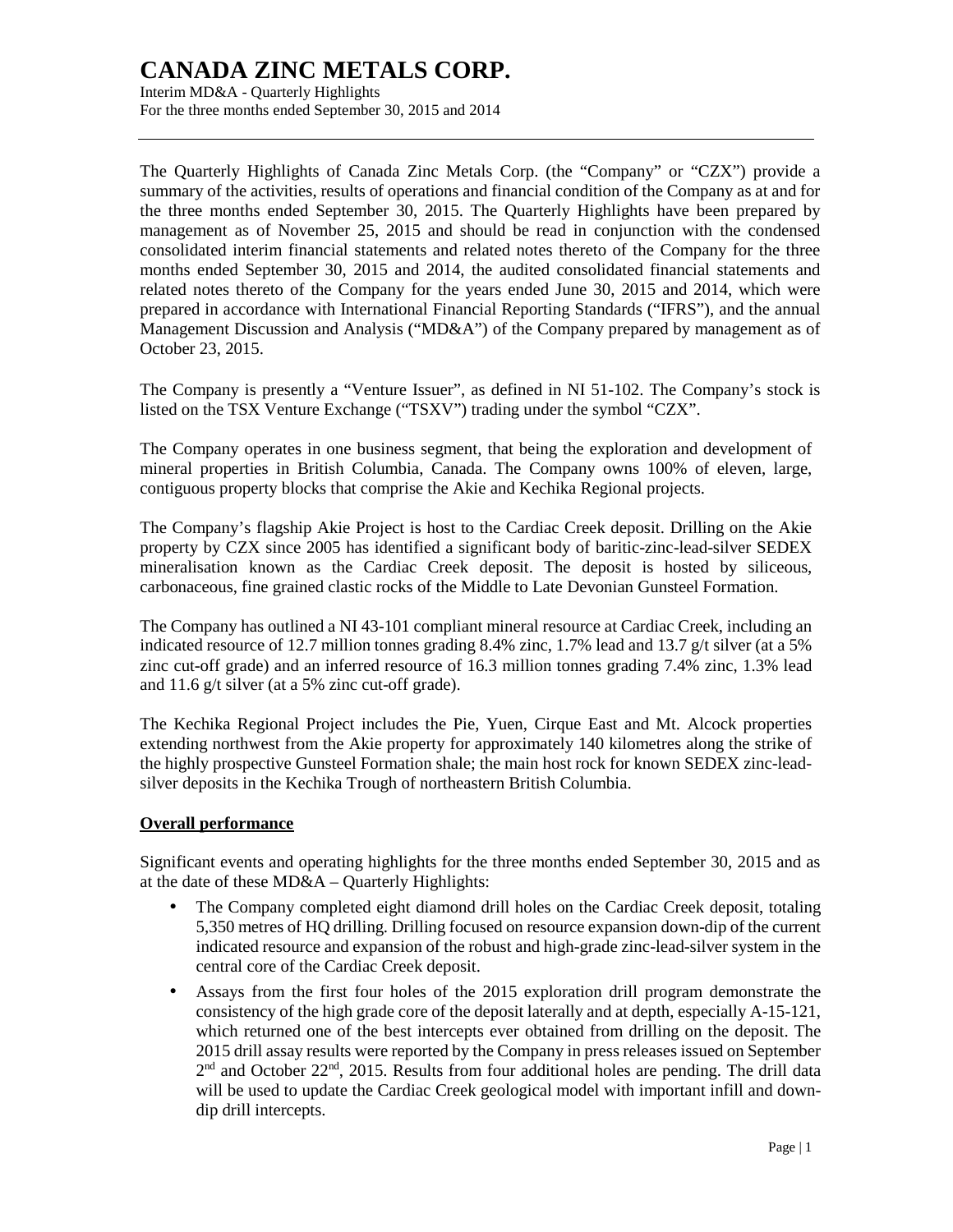Interim MD&A - Quarterly Highlights For the three months ended September 30, 2015 and 2014

- The Company has an option agreement (the "Option Agreement") dated September 6, 2013 with Teck Resources Limited ("Teck") and their joint venture partner Korea Zinc Co. ("Korea Zinc") that would see Teck/Korea Zinc acquire up to a 70% interest in the Company's 100% owned Pie, Cirque East and Yuen properties (the "Pie Options Properties"), three of the ten regional properties that make up the Kechika Regional Project. The terms of the Option Agreement were slightly amended on September 23, 2015 to revise the dates on which required exploration expenditures had to be incurred by Teck.
- Teck has spent approximately \$1.3 million in exploration expenditures over two field seasons on the Property utilizing an integrated approach to exploration to maximize the potential for discovery. There is a requirement to spend an additional \$2.2 million by the end of 2017. This would conclude the "First Option" and earn Teck/Korea Zinc an undivided 51% interest in the Pie Option Properties. Upon exercising the First Option, Teck/Korea Zinc would have an additional option (the "Second Option") to acquire a further 19% interest in the Pie Option Properties for a total of 70%, by incurring an additional \$5.0 million in exploration expenditures on or before September 30, 2019.
- The Company extended the expiry date of 1,250,000 share purchase warrants exercisable at a price of \$0.40 per common share for 1,250,000 common shares of the Company by two years to September 16, 2017. These share purchase warrants were issued to Teck pursuant to the September 2013 private placement. All other terms of the warrants remain unchanged.
- The Company received TSXV approval for its new Normal Course Issuer Bid ("NCIB") application to purchase at market price up to 7,620,721 common shares, being approximately 5% of the Company's issued and outstanding common shares through the facilities of the TSXV. The bid commenced on August 1, 2015 and will stay open for another 12 months. The Company cancelled and returned to its treasury, 149,000 common shares repurchased under its NCIB in fiscal 2015.

|                                                         | <b>Akie Property</b> |              |      | Kechika<br><b>Regional</b> |              | <b>Total</b> |
|---------------------------------------------------------|----------------------|--------------|------|----------------------------|--------------|--------------|
| <b>Acquisition Costs:</b><br>Balance, June 30, 2015 and |                      |              |      |                            |              |              |
| September 30, 2015                                      | \$                   | 24, 165, 241 | \$   | 336,785                    | \$           | 24,502,026   |
| Deferred exploration costs:                             |                      |              |      |                            |              |              |
| Balance, June 30, 2015                                  | \$                   | 39,114,298   | - \$ | 4,624,430                  | $\mathbb{S}$ | 43,738,728   |
| Camp equipment, depreciation                            |                      | 30,732       |      |                            |              | 30,732       |
| Airborne geophysical survey                             |                      | 4,475        |      | 3,425                      |              | 7,900        |
| Drilling                                                |                      | 1,403,709    |      |                            |              | 1,403,709    |
| Environmental studies and permit                        |                      |              |      |                            |              |              |
| compliance monitoring                                   |                      | 21,801       |      |                            |              | 21,801       |
| Balance, September 30, 2015                             | \$                   | 40,575,015   | \$   | 4,627,855                  | \$           | 45,202,870   |
| Total, September 30, 2015                               | \$                   | 64,740,256   | \$   | 4,964,640                  | \$           | 69,704,896   |

#### **Exploration and evaluation assets**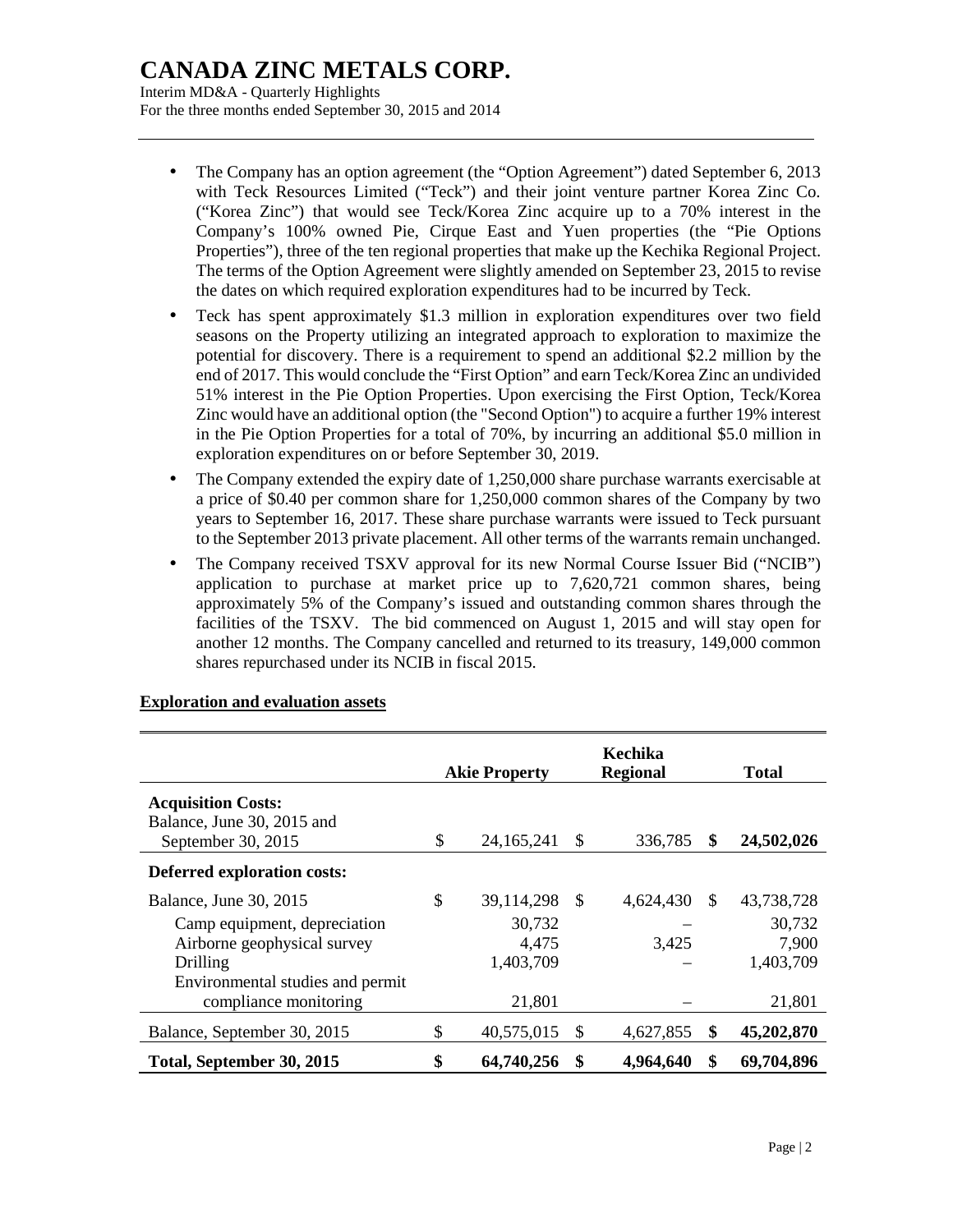Interim MD&A - Quarterly Highlights For the three months ended September 30, 2015 and 2014

### **Exploration Objectives**

Akie Project:

- Continue drill definition program to expand the known extent of the Cardiac Creek deposit; update the current geological and resource model to NI 43-101 standards with all new drill results.
- Continue to evaluate outlying coincident geological/geophysical/geochemical targets for  $\mathcal{L}^{\text{max}}$ drill target definition.
- Complete follow-up assessment of airborne gravity anomalies from the 2015 geophysical  $\mathcal{L}^{\text{max}}$ survey on Akie.
- Continue to refine design and costs of the planned underground exploration program. The  $\mathbf{r}$ underground exploration permit remains in good standing until December 2017. The underground exploration program was conceived in order to allow tightly-spaced infill drilling from an underground decline in order to upgrade the current mineral resource to the Measured and Indicated level of confidence, and to allow for a preliminary economic assessment of the ore body and investigate future viability of bulk sampling and mining.
- Continue environmental baseline sampling as required to maintain all related exploration permits in good standing.

Kechika Regional Project:

- Continue regional synthesis of all historical and modern exploration data to assist with gap analysis and drill target definition.
- $\mathcal{L}^{\text{max}}$ Complete follow-up assessment of airborne gravity anomalies from the 2015 geophysical survey on Mt. Alcock and Yuen North.
- Continue to evaluate high priority greenfield targets.  $\mathbf{r} = \mathbf{r}$
- Refine target selection to identify drill targets.  $\mathbf{r} \in \mathbb{R}^n$
- $\mathbf{r}^{\prime}$ Maintain current drill permits in good standing.

Kechika Regional Project (Pie Option Properties):

- Continue to work closely with Teck to review and advise on plans for ongoing exploration on the properties.
- Monitor field exploration results and expenditures and option agreement commitments.  $\mathcal{L}^{\text{max}}$
- The next planned phase of exploration of the optioned properties is expected to include drill  $\mathbf{r}$ testing of the highest priority targets.

#### **Results of Operations**

During the three months ended September 30, 2015, the Company reported a net loss of \$181,399 or \$0.00 per share compared to a net loss of \$454,846 or \$0.02 per share during the same period last year, a decrease in net loss of \$273,477. The decrease in net loss was primarily due to a decrease in marketing expenses of \$188,703 and an increase in deferred tax recovery of \$58,042.

The deferred tax recovery of \$136,725 recognized during the current quarter resulted from amortization of the flow-through premium liabilities recorded in connection to the October 2014 flow-through private placement. As of the current date, the Company incurred the required qualifying exploration expenditures of \$1,618,821, which has been already renounced to the flowthrough investors in calendar 2014, and fulfilled all its flow-through commitments.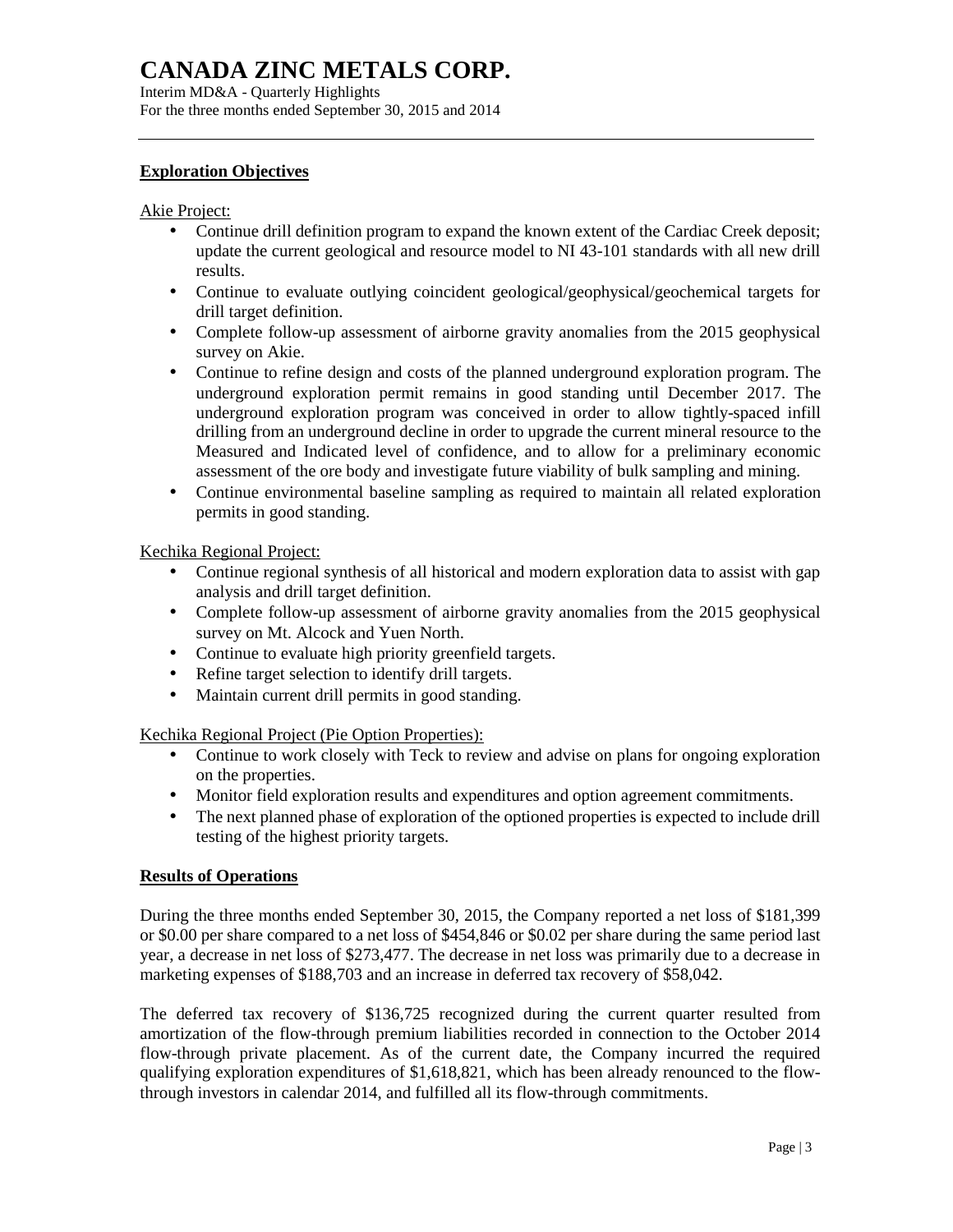Interim MD&A - Quarterly Highlights For the three months ended September 30, 2015 and 2014

The following transactions contributed to the decrease in loss during the three months ended September 30, 2015:

- No bonuses were paid or accrued during the quarter.
- Decreased consulting fees by \$7,251 as a result of a reduction in the allocation of geological  $\mathbf{r}$ consulting fees for services provided by the VP of Exploration as the majority of services provided during the quarter related to the 2015 drilling program were capitalized as exploration and evaluation costs.
- Decreased directors' fees by \$2,500 as a result of Henry Giegerich's resignation from the  $\mathcal{L}^{\text{max}}$ Board of Directors of the Company effective June 30, 2015.
- $\mathcal{L}^{\pm}$ Decreased marketing expenses by \$188,703 as a result of reduced marketing activities as part of the Company's cost savings strategies.
- ¥, Decreased transfer agent fees by \$3,035 due to less activity requiring transfer agent services. The first quarter ended September 30, 2014 included costs incurred in connection with the private placement that closed in September 2014.
- с, Decreased travel and promotion by \$7,899 primarily as a result of decreased travel plans. Senior management trips to resource conferences in Asia in the fall of 2014 contributed to higher travel expenses recorded during the comparative quarter last year.
- k, Share-based payments of \$3,769 (2014 - \$14,188) relating to the fair value of stock options vested in the comparative periods.

There were no significant variations in management and administrative fees, office expenses, regulatory costs and wages and benefits over the periods.

Rent expenses increased by \$5,870 due to an increase in monthly office rent from \$5,000 per month to \$7,500 per month effective April 1, 2015, partially offset by lower rental costs for external storage of drilling samples.

During the three months ended September 30, 2015, the Company also recognized an unrealized loss of \$44,991 (2014 – \$86,190) on its investments in marketable securities, resulting in a comprehensive loss of \$226,390 (2014 - \$541,036).

#### **Liquidity and capital resources**

The Company's working capital position remains strong with its cash of \$7,066,132 and a GIC investment of \$1,000,000 as at September 30, 2015. Management believes that the Company has sufficient funds to meet its current obligations as they become due and to fund its exploration projects and administrative overhead for the next twelve months.

At September 30, 2015, the Company reported working capital of \$7,787,246 compared to working capital of \$9,485,202 at June 30, 2015, representing a decrease in working capital of \$1,697,956.

Net cash used in operating activities during the three months ended September 30, 2015 was \$407,697 (2014 – \$524,251) representing general administrative expenses and changes in non-cash items.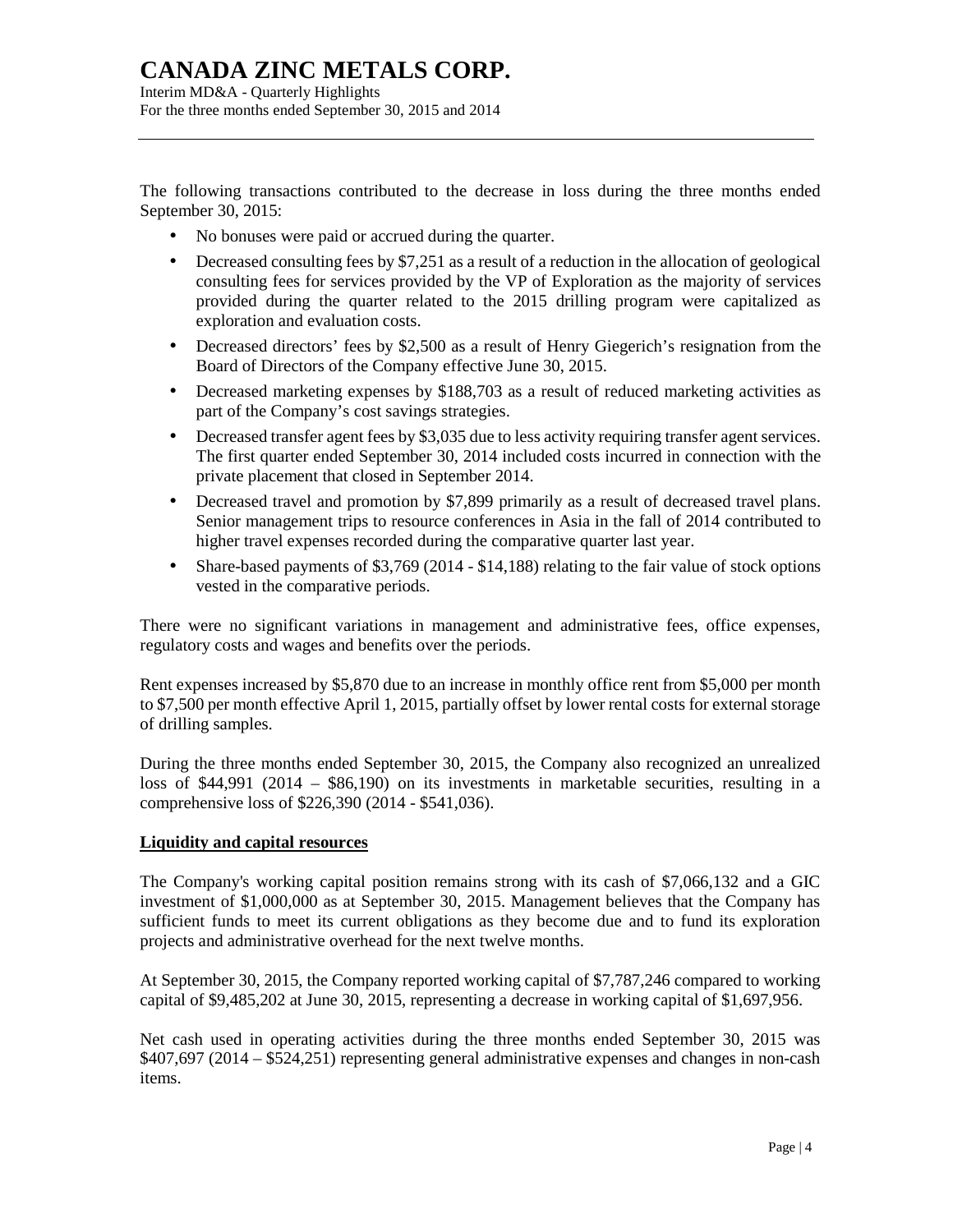Interim MD&A - Quarterly Highlights For the three months ended September 30, 2015 and 2014

Net cash used in investing activities during the three months ended September 30, 2015 was \$1,585,510 (2014 – \$829,905), of which \$1,476,948 (2014 - \$1,087,118) was spent on exploration expenditures for the recently completed 2015 drilling program. In addition, \$26,697 (2014 - \$Nil) was used for the purchase of camp equipment and \$81,865 (2014 - \$39,633) was used for the purchase of marketable securities.

There were no significant financing activities in the period ended September 30, 2015, except for the purchase of 49,000 common shares of the Company for a total of \$9,260 (2014 - \$4,195) with a weighted average price of \$0.19 per share under its NCIB. During the three months ended September 30, 2014, \$1,024,311 was received from private placements net of finders' fees and regulatory filing fees of \$50,989, and \$80,000 was received from the exercise of 200,000 share options at a price of \$0.40 per share.

Current assets excluding cash as at September 30, 2015 include receivables of \$109,452 (June 30, 2015 - \$65,283), which consisted of GST recoverable of \$108,533 (June 30, 2015 - \$64,886) and accrued interest receivable on security deposits of \$919 (June 30, 2015 - \$397) , prepaid expenses of \$50,906 (June 30, 2015 - \$44,280) , marketable securities with a fair market value of \$85,119 (June 30, 2015 - \$48,245) and investment in GIC with a fair market value of \$1,021,007 (June 30, 2015 - \$1,016,968).

Current liabilities as at September 30, 2015 consisted of trade payables and accrued liabilities of \$543,355 (June 30, 2015 - \$621,448) primarily consisting of exploration payables, due to related parties of \$2,015 (June 30, 2015 - \$Nil) and flow-through premium liability of \$Nil (June 30, 2015 - \$136,725).

The other sources of funds potentially available to the Company are through the exercise of outstanding stock options and share purchase warrants that are summarized below. There can be no assurance, whatsoever, that any or all of these outstanding exercisable securities will be exercised.

The Company has and may continue to have capital requirements in excess of its currently available resources. In the event the Company's plans change, its assumptions change or prove inaccurate, or its capital resources in addition to projected cash flow, if any, prove to be insufficient to fund its future operations, the Company may be required to seek additional financing. Although the Company has been successful in raising the above funds, there can be no assurance that the Company will have sufficient financing to meet its future capital requirements or that additional financing will be available on terms acceptable to the Company in the future.

The Company's overall success will be affected by its current or future business activities. The Company is currently in the process of acquiring and exploring its interests in resource properties and has not yet determined whether these properties contain mineral deposits that are economically recoverable. The continued operations of the Company and the recoverability of expenditures incurred in these resource properties are dependent upon the existence of economically recoverable reserves, securing and maintaining title and beneficial interest in the properties, obtaining necessary financing to explore and develop the properties, and upon future profitable production or proceeds from disposition of the resource properties.

The Company is exposed in varying degrees to a variety of financial instrument related risks, including price risk with respect to commodity and equity prices. The Company closely monitors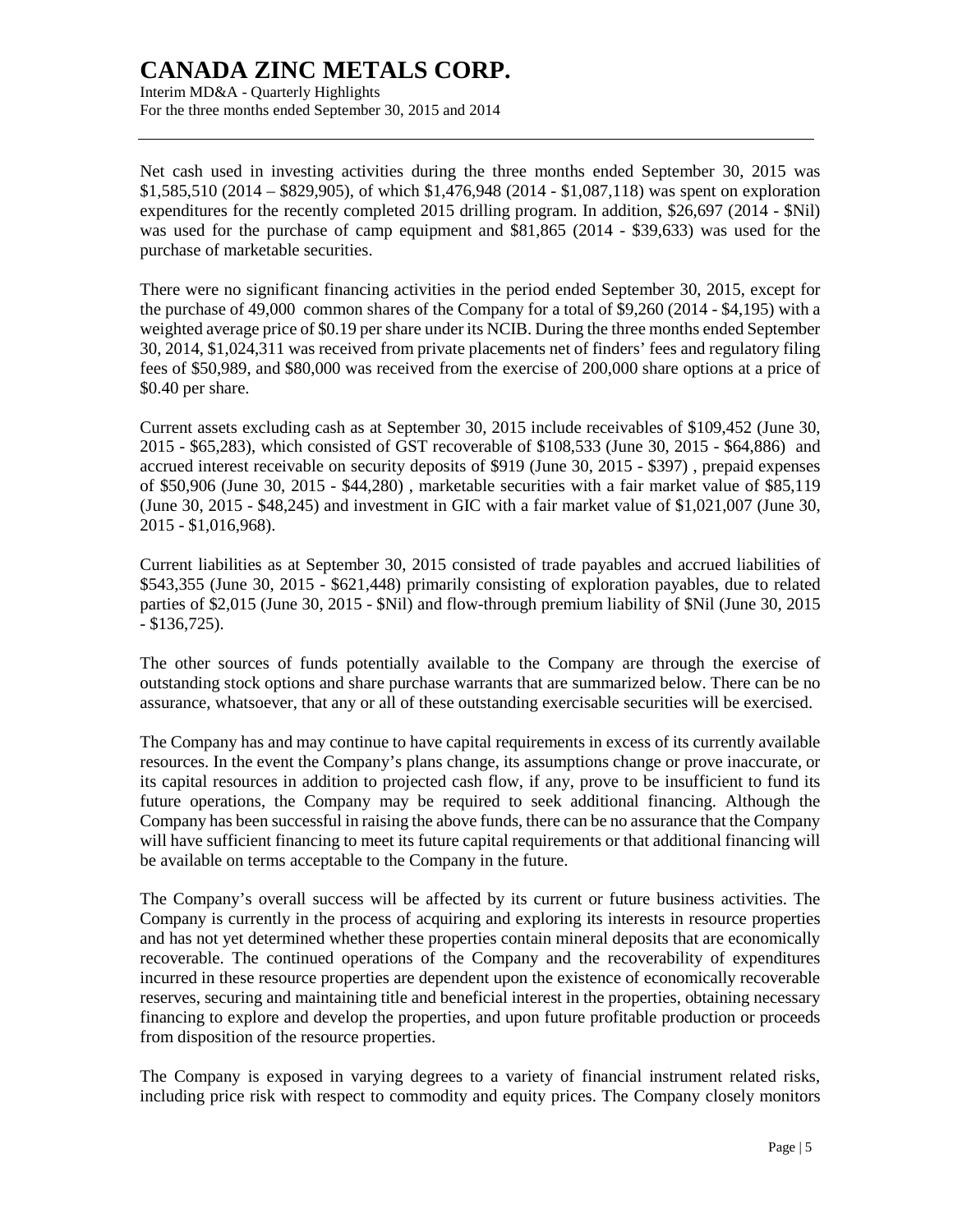Interim MD&A - Quarterly Highlights For the three months ended September 30, 2015 and 2014

certain commodity prices, individual equity movements, and the stock market to determine the appropriate course of action to be taken by the Company. For further discussion of financial risks, please refer to Note 15 of the condensed consolidated interim financial statements for the three months ended September 30, 2015.

#### Transactions with related parties

The remuneration of directors and other key management personnel during the three months ended September 30, 2015 and 2014 were as follows:

| September 30,                           | 2015          | 2014          |
|-----------------------------------------|---------------|---------------|
| Bonuses (iii)                           | \$            | \$<br>21,506  |
| Consulting fees (iv)                    | 3,750         | 3,750         |
| Directors fees (ii)                     | 10,000        | 12,500        |
| Exploration and evaluation expenditures |               |               |
| $(gedogical consulting)$ (v)            | 37,500        | 35,004        |
| Management fees (i)                     | 88,500        | 88,500        |
| Other employment benefits (vii)         | 7,008         | 6,485         |
| Share-based compensation (vi)           | 3,769         | 9,165         |
| Total                                   | \$<br>150,527 | \$<br>176,910 |

- (i) On May 1, 2007, the Company entered into a management and administrative agreement with Varshney Capital Corp. ("VCC"), "), a company with two common directors, Peeyush Varshney and Praveen Varshney, whereby the Company agreed to pay management and administrative fees of \$12,500 and \$5,000 per month, respectively. The agreement was amended effective July 1, 2011 and May 1, 2014 to increase the monthly management fee to \$24,500 and \$29,500, respectively. During the three months ended September 30, 2015, the Company paid or accrued \$88,500 (2014 – \$88,500) for management fees and \$15,000 (2014 – \$15,000) for administrative fees to VCC;
- (ii) the Company paid or accrued \$10,000 (2014 \$12,500) in directors' fees to the four directors of the Company - John Thomas, Marco Strub, Peeyush Varshney and Praveen Varshney;
- (iii) the Company paid or accrued a bonus of \$Nil (2014 \$21,506) to VCC;
- (iv) the Company paid or accrued \$3,750 (2014 \$3,750) for consulting fees to Sircon AG, a company controlled by Marco Strub, a director of the Company;
- (v) the Company paid or accrued geological consulting fees of \$37,500 (2014 \$35,004) to Ridgeview Resources Ltd., a company controlled by Ken MacDonald, VP of Exploration of the Company;
- (vi) share-based compensation is the fair value of options that have been granted to directors and executive officers and the related compensation expense recognized over the vesting periods; and
- (vii) other employment benefits included life insurance and health benefits for the CEO and health benefits for the CFO of the Company.

As at September 30, 2015, \$2,015 (June 30, 2015 - \$Nil) was due to the CEO and the CFO of the Company for reimbursement of business expenses. The amounts were paid subsequent to September 30, 2015.